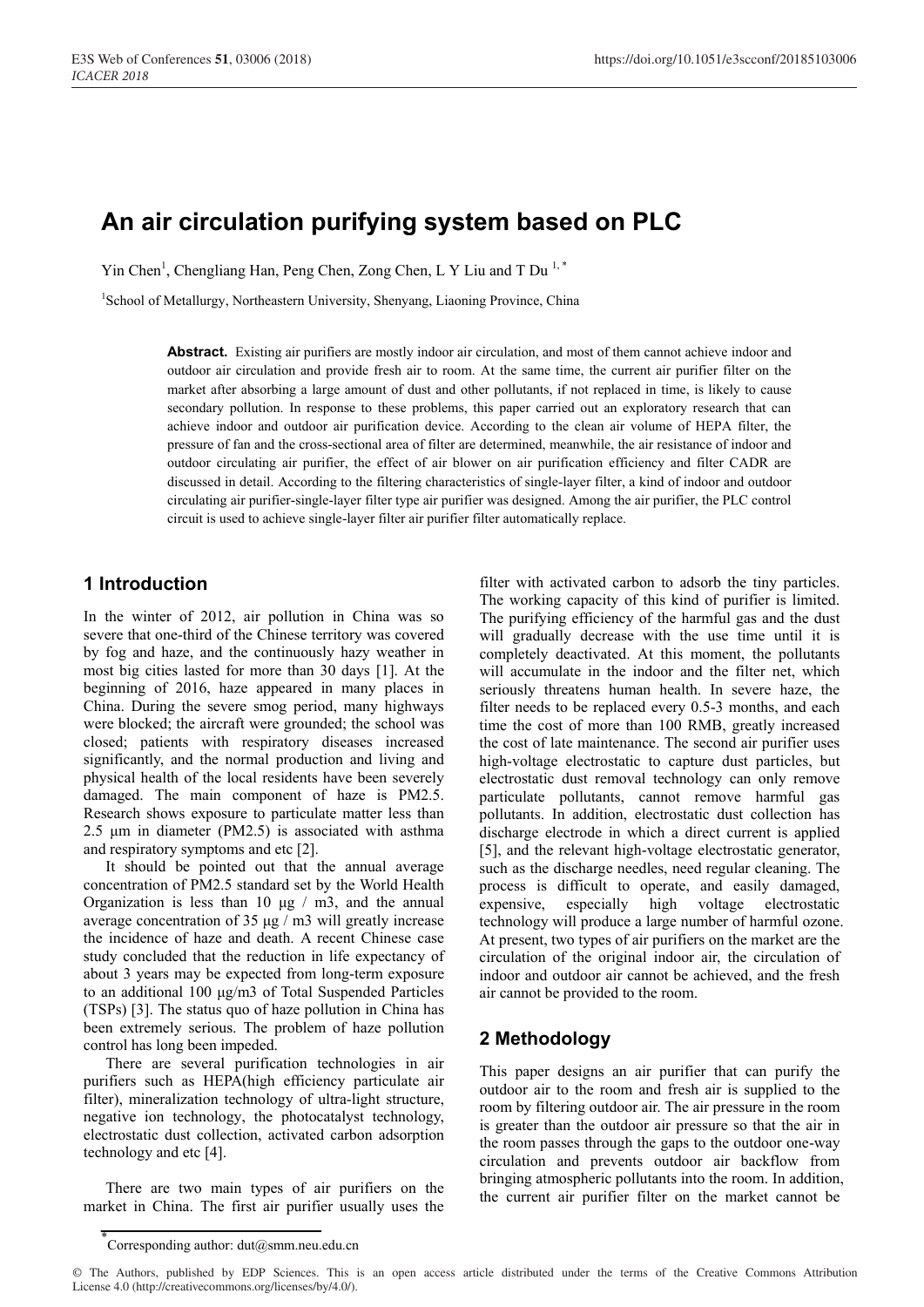automatically replaced. Once used for some time, the filter will accumulate large amounts of dust and other pollutants in the absorption. If not timely replacement, it will be likely to cause secondary pollution. Therefore, this paper designed a single-layer filter air purifier that can automatically replace the filter through the PLC. Compared to the folded filter, this single-layer filter design will greatly improve the filter's life and the volume of dust of the same area. The price will be relatively decreased, while not causing secondary pollution of indoor air.

#### **2.1. HEPA filter**

HEPA filter efficiency for the 0.3 micron fine particles can reach 99.7%. Its characteristic is the air can pass, but the tiny particles cannot pass. HEPA filter is the most effective smoke, dust, bacteria and other pollutants filter material. Therefore, this paper chose Spring CMI300 HEPA filter net as a filter material.

#### **2.2. Differential pressure gauge**

The Testo510 (shown in Figure 1) is a device for measuring differential pressure. It is commonly used for measuring differential pressure (such as measuring filter net permeability) and gas-liquid pressure,. The readings are accurate and reliable.

#### **2.3. Anemometer**

In this paper, Testo405-V1 anemometer is used to measure the outlet air velocity of the air purifier, and the clean air volume of the air purifier is obtained according to the outlet cross-sectional area. Testo405-V1 (shown in Figure 2) is a thermal anemometer. With a telescopic handle (up to 300mm extension), it measures wind velocity, air volume and temperature. It is suitable for detecting ventilation ducts, vents or unsealed windows and can read out the number directly, responsive, easy to operate.



**Figure 1.** Differential pressure gauge(Testo510)



**Figure 2.** Anemometer(Testo405-V1)

#### **2.4. Air purifier**

In order to facilitate the study of the filter performance of the filter, the fan of Panasonic F-PDF35C air purifier was used as a new air purifier design of the fan, and the original filter net are replaced by the HEPA filter net we want to study. Then a series of performance parameters of the modified air purifier were tested to determine the PM2.5 filtration performance of our experimental raw HEPA filter. The Panasonic F-PDF35C air purifier (shown in Figure 3) with low, medium and high speed windshield design can achieve the expected wind speed.



**Figure 3.** Air Purifier (Panasonic F-PDF35C)

### **3 Results and discussion**

#### **3.1. Pressure analysis of fan**

Testo510-type pressure anemometer was used to test Panasonic F-PDF35C air purifier corresponding to the different levels of pressure, and that is the fan pressure under different wind velocity. When measuring, the Panasonic F-PDF35C air purifier does not have any HEPA filter installed. Open the air purifier power supply, respectively, in the low, medium and high three different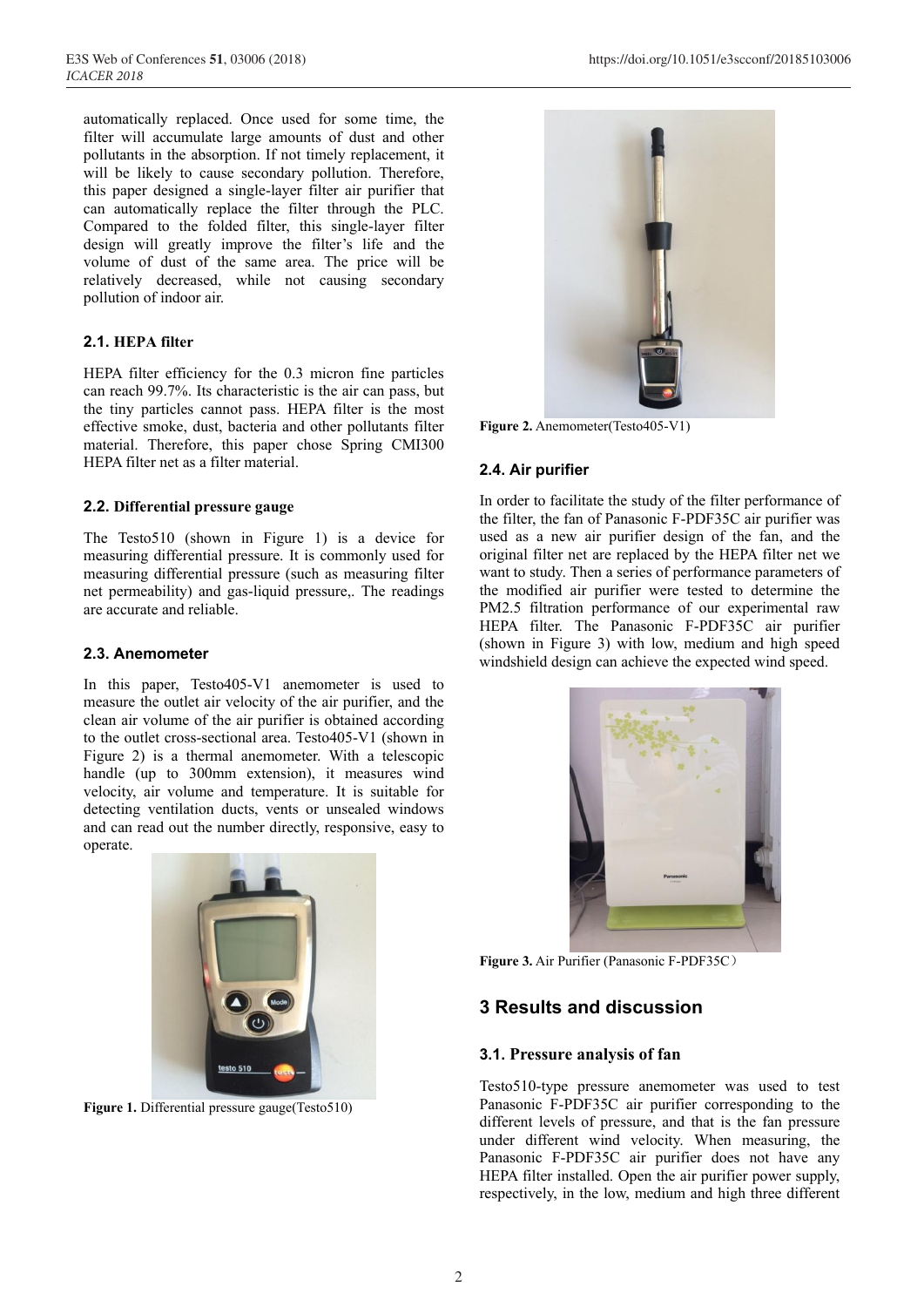wind speed levels, with a differential pressure test before and after the air purifier fan pressure. In order to reduce the experimental error, it was measured three times, and the final results take the average, the results are shown in Figure 4. It can be seen from Figure 4 that the differential pressures before and after the fan are 17Pa, 60Pa and 130Pa respectively at low wind velocity, middle speed velocity and high wind velocity, which provides the wind resistance for the design of the air purifier in the later chapters of this paper.



**Figure 4.** the pressure of fan at different velocities

#### **3.2 Filtration efficiency analysis**

In order to understand the filtration efficiency of the filter, the filtration efficiency of the PM2.5 in the aerosol of the environment under low, medium and high filtration velocities was tested. The specific experiment was carried out in a 60cm\*60cm\*60cm closed acrylic box. Lighting a cigarette, then using PM2.5 tester PM2.5 tests concentration in the acrylic box. When the PM2.5 concentration was 990 μg / m3, the air purifier was turned on and the initial concentration was set at 990 μg / m3. At this point, the outlet gas concentration of air purifier was regarded as the final concentration.

The filtration efficiency of the filter  $(η)$  is defined as the ratio of the difference between the initial concentration c1 of the air purifier outlet and the final concentration c2 to the initial concentration value. The calculation formula is shown in the following formula (1):

$$
\eta = \frac{c_1 - c_2}{c_1} \times 100\% \tag{1}
$$



**Figure 5.** Filtration efficiency at different wind speed

The result of filtration efficiency analysis is shown in Figure 5. Regardless of the wind velocity of fan, the air purifier purification efficiency was always more than 99%, so the wind velocity had little effect on purification efficiency of the Spring CMI300 HEPA filter, and Spring CMI300 HEPA filter was suitable for air purifier filter.

#### **3.3 CADR analysis**

Air purifier outlet size: length  $\times$  width = 11cm  $\times$  7cm. The outlet cross-sectional area is 77 cm2, and wind speed of the outlet can be measured by Testo405-V1 anemometer. The amount of clean air (CADR) can be calculated based on the filtration velocity (v) and the cross-sectional area (c). The calculation formula is shown in the following formula (2).

$$
CADR = v \times c \tag{2}
$$

According to formula (2) to calculate the amount of clean air filter, the result is shown in Figure 6.



**Figure 6.** CADR of air purifier at different wind velocities

#### **4 Model device**

As is shown in Figure 7, the air purifier introduces the outdoor air into the room through a fan. After the filtration by the HEPA filter, clean purified air outside the room is introduced into the room to circulate indoor and outdoor air. When accumulative pollutants on the air purifier filter gradually increased, the purification effect will gradually decline. According to the consumption guideline of GB and AQSIQ, by reducing the CCM value (When the CADR value changes to 50% of the initial CADR value, the total weight of the purified pollutants in a unit of mg is the CCM value), CCM value can be converted into the average daily capacity. Then the number of filter days which is the filter replacement cycle can be calculated. As is shown in Figure 8 and Figure 9, when the filter net reaches the service life, the PLC control system starts the motor through the timer and automatically drives the filter net to be replaced. The process that filter net automatically changes the filter net is shown in Figure 10.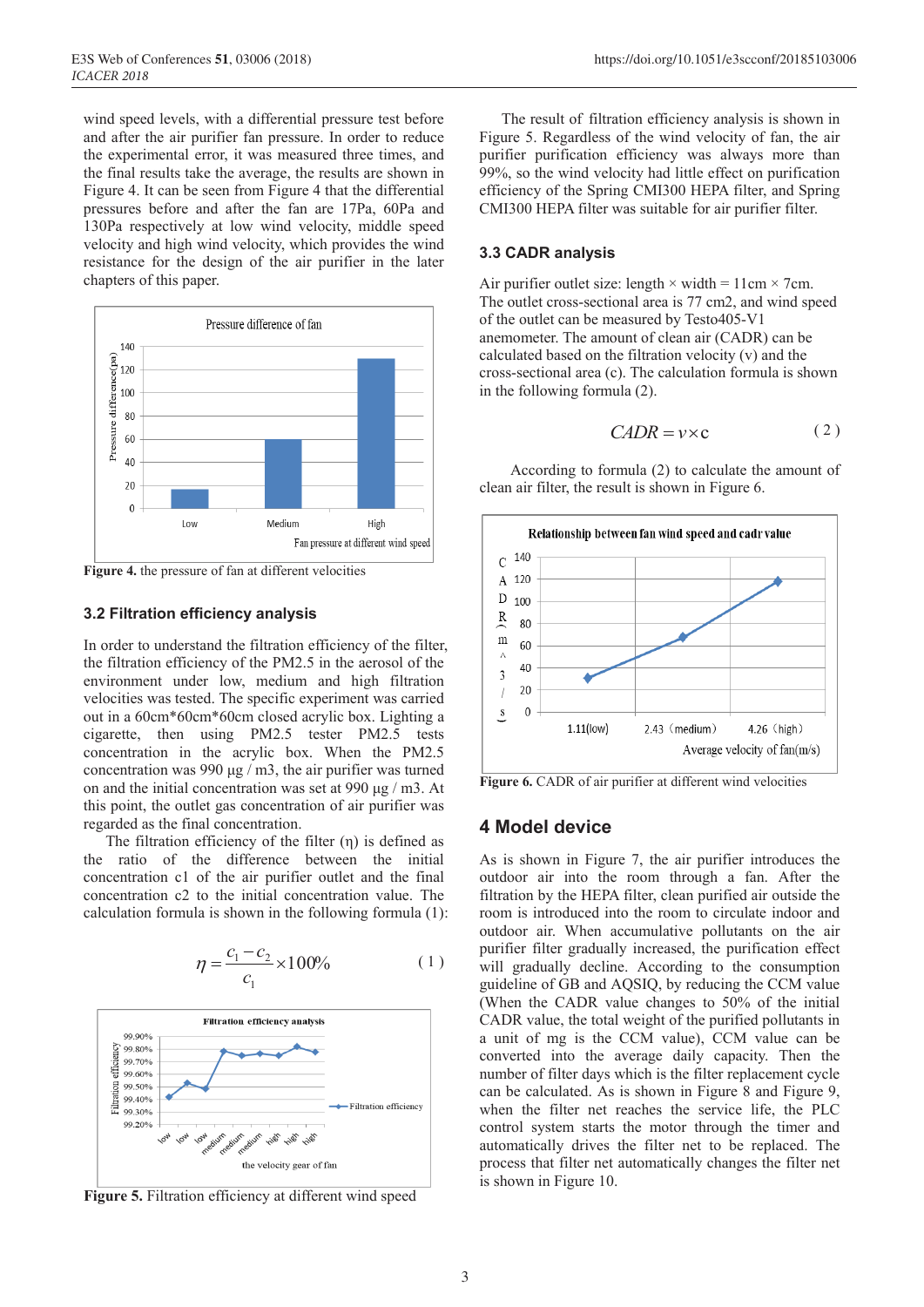

**Figure 7.** Adsorption process of filter net



Figure 8. The filter is about to be full



**Figure 9.** Automatic replacement starts



**Figure 10.** Automatic replacement ends

### **5 PLC control system**

Programmable logic controller (PLC) is a basic and essential element in the engineering of industrial automation [6]. It uses a programmable memory to store instructions and execute functions including logical control, sequencing, timing, counting and arithmetic [7]. In this paper, the control system uses the Siemens S7-200 PLC with good reliability and scalability as the controller to design the LAD circuit. As is shown in Figure 11, I0.0 is the button, C0, C1, C2 is a counter, SM0.5 is a pulse signal, and Q0.0 is to replace the filter motor. The time base of this LAD circuit is one hour. VW is defined as replacement cycle in a unit of hour. When the filter reaches the end of its service life, Network 1 opens the way for the motor to start and automatic filter replacement is complete. Therefore, the problem of secondary air pollution has been solved.



**Figure 11**. PLC automatic control system works

### **6 Conclusions**

The current existing air purifier purifies the original air in the room, and cannot be indoor and outdoor air circulation and provide fresh air to the room. So, in this paper, the design of indoor and outdoor air purifier was studied. To sum up, first, the wind resistance, filtration speed, clean air volume and dust holding capacity of each filter were analyzed to find out the most suitable filter net for indoor and outdoor air purifiers. Then according to the characteristics of a single filter net, a kind of indoor and outdoor air purifier was designed.

As the air purifier filter cannot be automatically replaced in time, this paper uses the Siemens S7-200 series PLC programming software to achieve the air purifier replacement filter automatically. If system need to change the filter net replacement cycle, changing the value of VW can achieve it. Automatic replacement filter net of air purifier control system is only a typical application in the intelligent control model. With the rapid development of science and technology, the information technology with computer technology, communication technology and software technology as